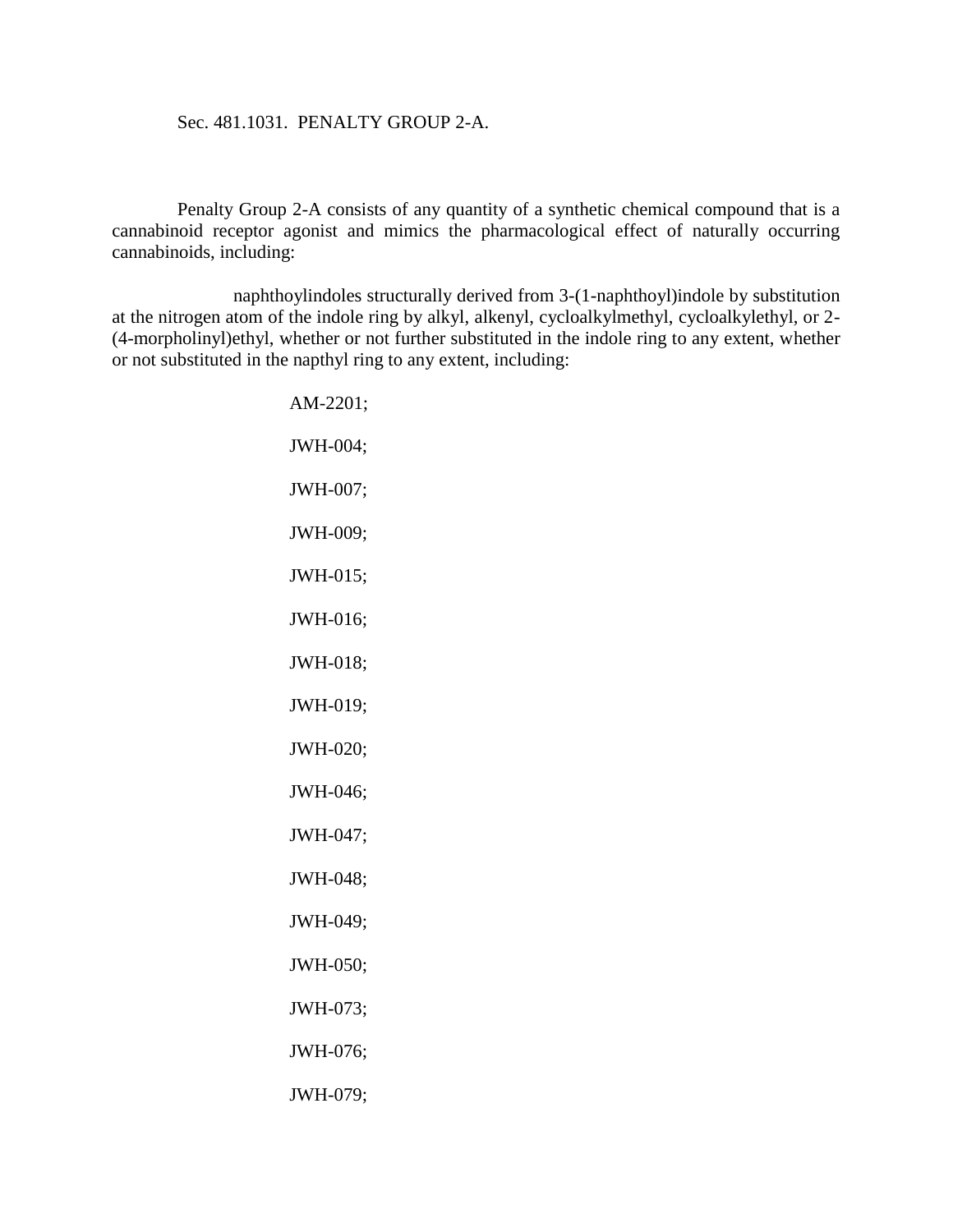JWH-080;

JWH-081;

JWH-082;

JWH-083;

JWH-093;

JWH-094;

JWH-095;

JWH-096;

JWH-097;

JWH-098;

JWH-099;

JWH-100;

JWH-116;

JWH-122;

JWH-148;

JWH-149;

JWH-153;

JWH-159;

JWH-164;

JWH-165;

JWH-166;

JWH-180;

JWH-181;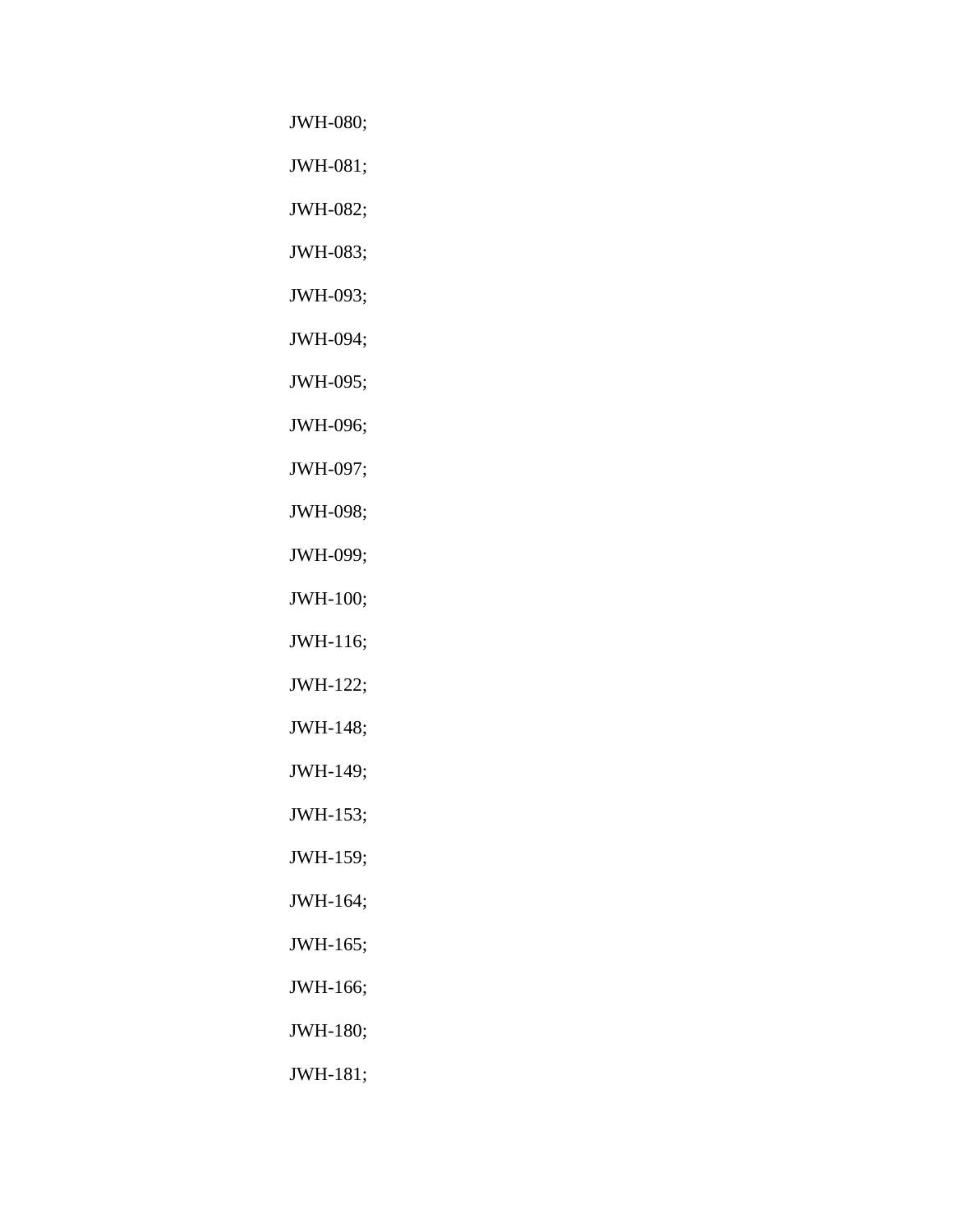JWH-182;

JWH-189;

JWH-193;

JWH-198;

JWH-200;

JWH-210;

JWH-211;

JWH-212;

JWH-213;

JWH-234;

JWH-235;

JWH-239;

JWH-240;

JWH-241;

JWH-242;

JWH-258;

JWH-259;

JWH-260;

JWH-262;

JWH-267;

JWH-386;

JWH-387;

JWH-394;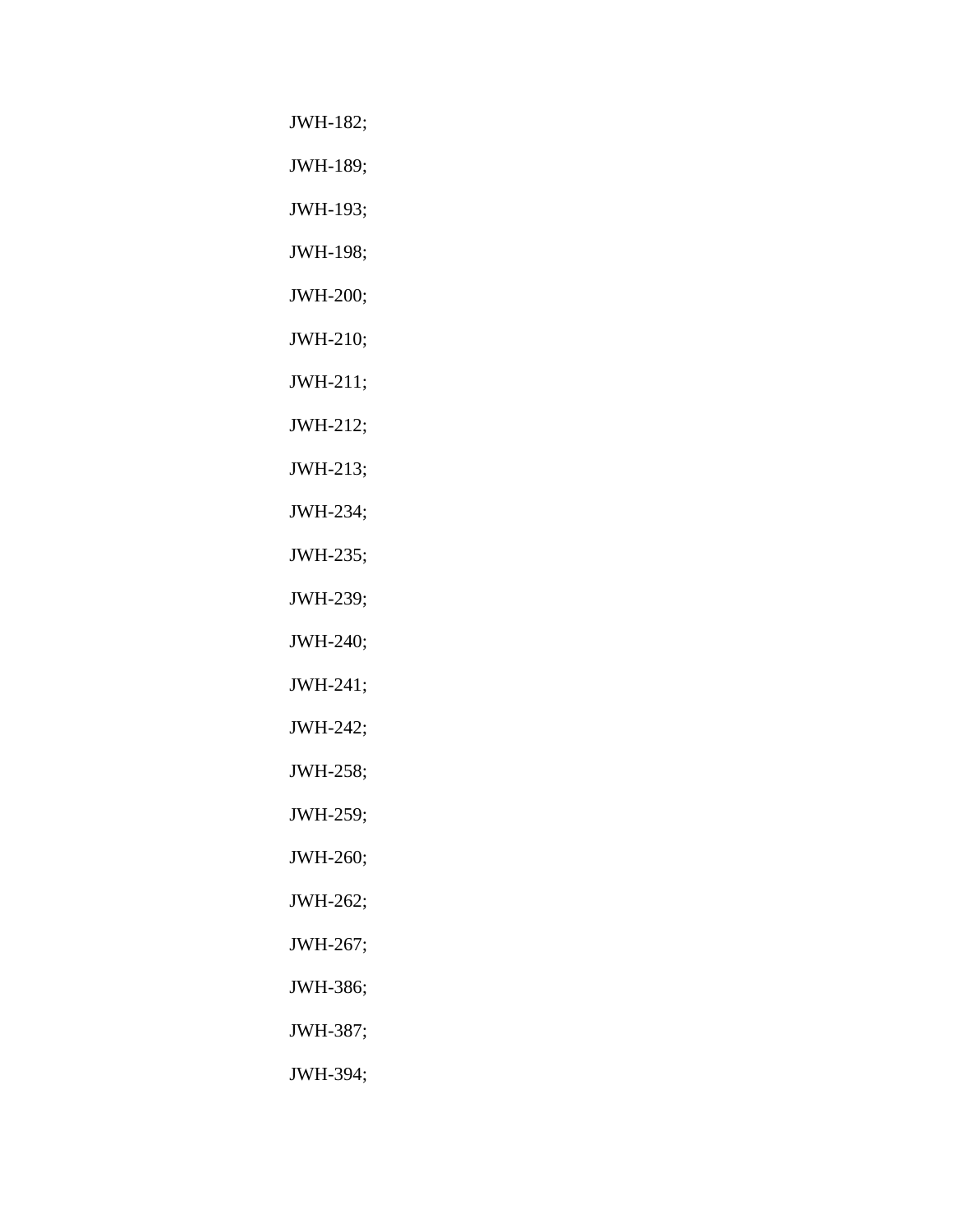JWH-395; JWH-397; JWH-398; JWH-399; JWH-400; JWH-412; JWH-413; and JWH-414;

naphthylmethylindones structurally derived from 1H-indol-3-yl-(1 naphthyl)methane by substitution at the nitrogen atom of the indole ring by alkyl, alkenyl, cycloalkylmethyl, cycloalkylethyl, or 2-(4-morpholinyl)ethyl, whether or not further substituted in the indole ring to any extent, whether or not substituted in the naphthyl ring to any extent, including:

> JWH-175; JWH-184; JWH-185; JWH-192; JWH-194; JWH-195; JWH-196; JWH-197; and JWH-199;

naphthoylpyrroles structurally derived from 3-(1-naphthoyl)pyrrole by substitution at the nitrogen atom of the pyrrole ring by alkyl, alkenyl, cycloalkylmethyl, cycloalkylethyl, or 2-(4-morpholinyl)ethyl, whether or not further substituted in the pyrrole ring to any extent, whether or not substituted in the naphthyl ring to any extent, including:

JWH-030;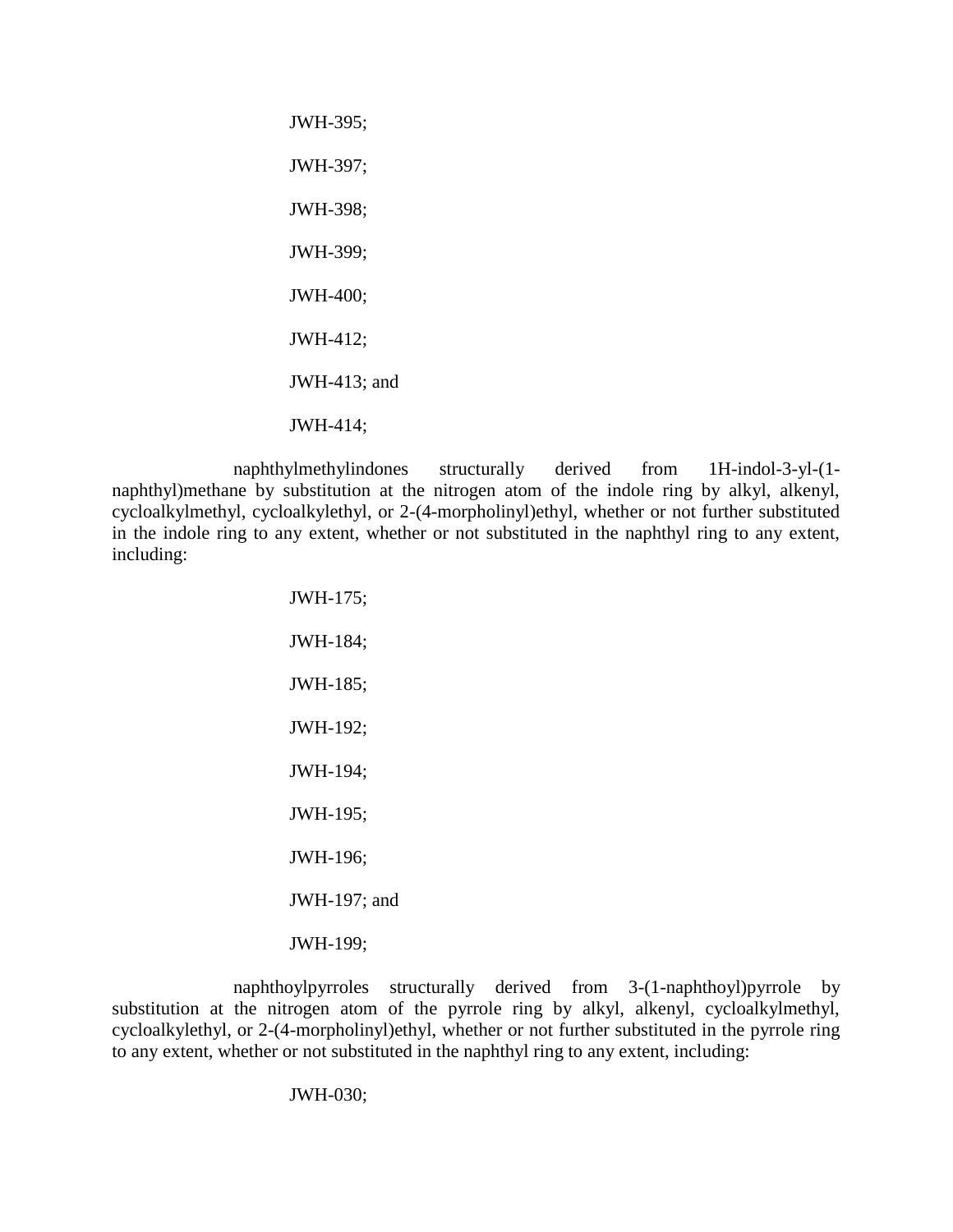JWH-145;

JWH-146;

JWH-147;

JWH-150;

JWH-156;

JWH-243;

JWH-244;

JWH-245;

JWH-246;

JWH-292;

JWH-293;

JWH-307;

JWH-308;

JWH-309;

JWH-346;

JWH-347;

JWH-348;

JWH-363;

JWH-364;

JWH-365;

JWH-366;

JWH-367;

JWH-368;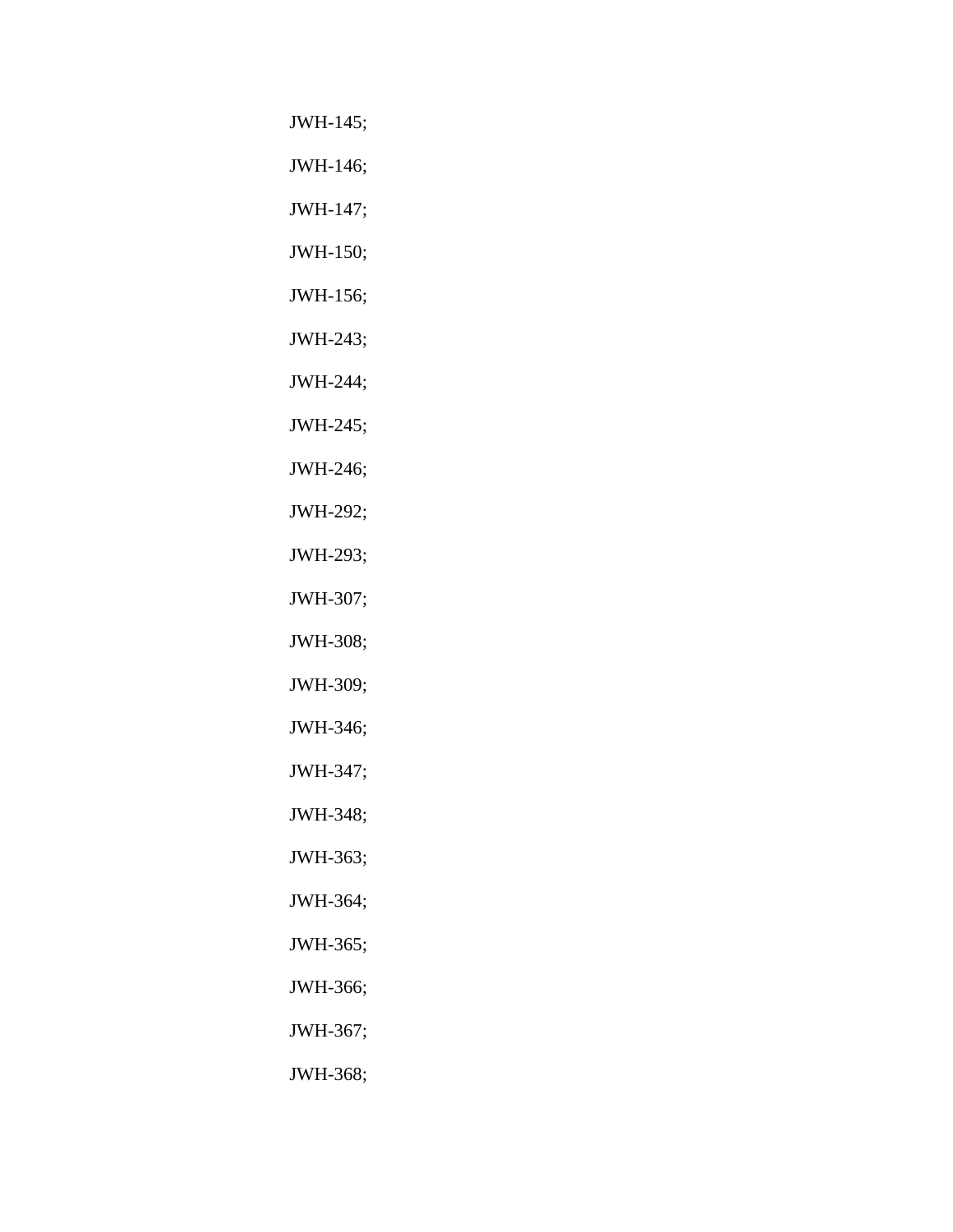JWH-369; JWH-370; JWH-371; JWH-372; JWH-373; and JWH-392;

naphthylmethylindenes structurally derived from 1-(1-naphthylmethyl)indene by substitution at the 3-position of the indene ring by alkyl, alkenyl, cycloalkylmethyl, cycloalkylethyl, or 2-(4-morpholinyl)ethyl, whether or not further substituted in the indene ring to any extent, whether or not substituted in the naphthyl ring to any extent, including:

> JWH-171; JWH-172; JWH-173; and JWH-176;

phenylacetylindoles structurally derived from 3-phenylacetylindole by substitution at the nitrogen atom of the indole ring with alkyl, alkenyl, cycloalkylmethyl, cycloalkylethyl, or 2-(4-morpholinyl)ethyl, whether or not further substituted in the indole ring to any extent, whether or not substituted in the phenyl ring to any extent, including:

> AM-694; AM-1241; JWH-167; JWH-203; JWH-204; JWH-205; JWH-206; JWH-208;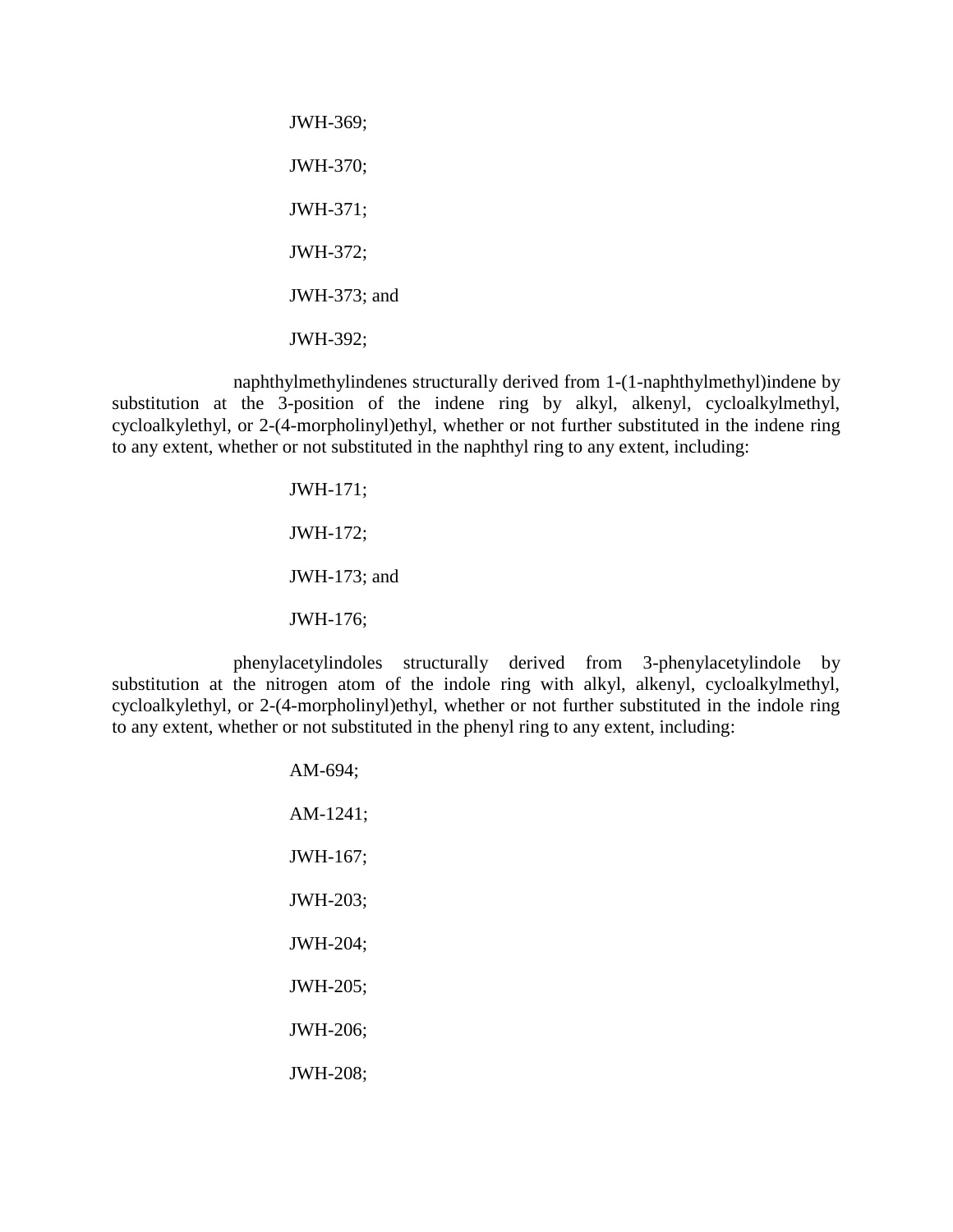JWH-237; JWH-248; JWH-249; JWH-250; JWH-251; JWH-252; JWH-253; JWH-302; JWH-303; JWH-305; JWH-306; JWH-311; JWH-312; JWH-313; JWH-314; and JWH-315;

cyclohexylphenols structurally derived from 2-(3-hydroxycyclohexyl)phenol by substitution at the 5-position of the phenolic ring by alkyl, alkenyl, cycloalkylmethyl, cycloalkylethyl, or 2-(4-morpholinyl)ethyl, whether or not substituted in the cyclohexyl ring to any extent, including:

CP-55,940;

CP-47,497;

analogues of CP-47,497, including VII, V, VIII, I, II, III, IV, IX, X, XI, XII, XIII, XV, and XVI;

JWH-337;